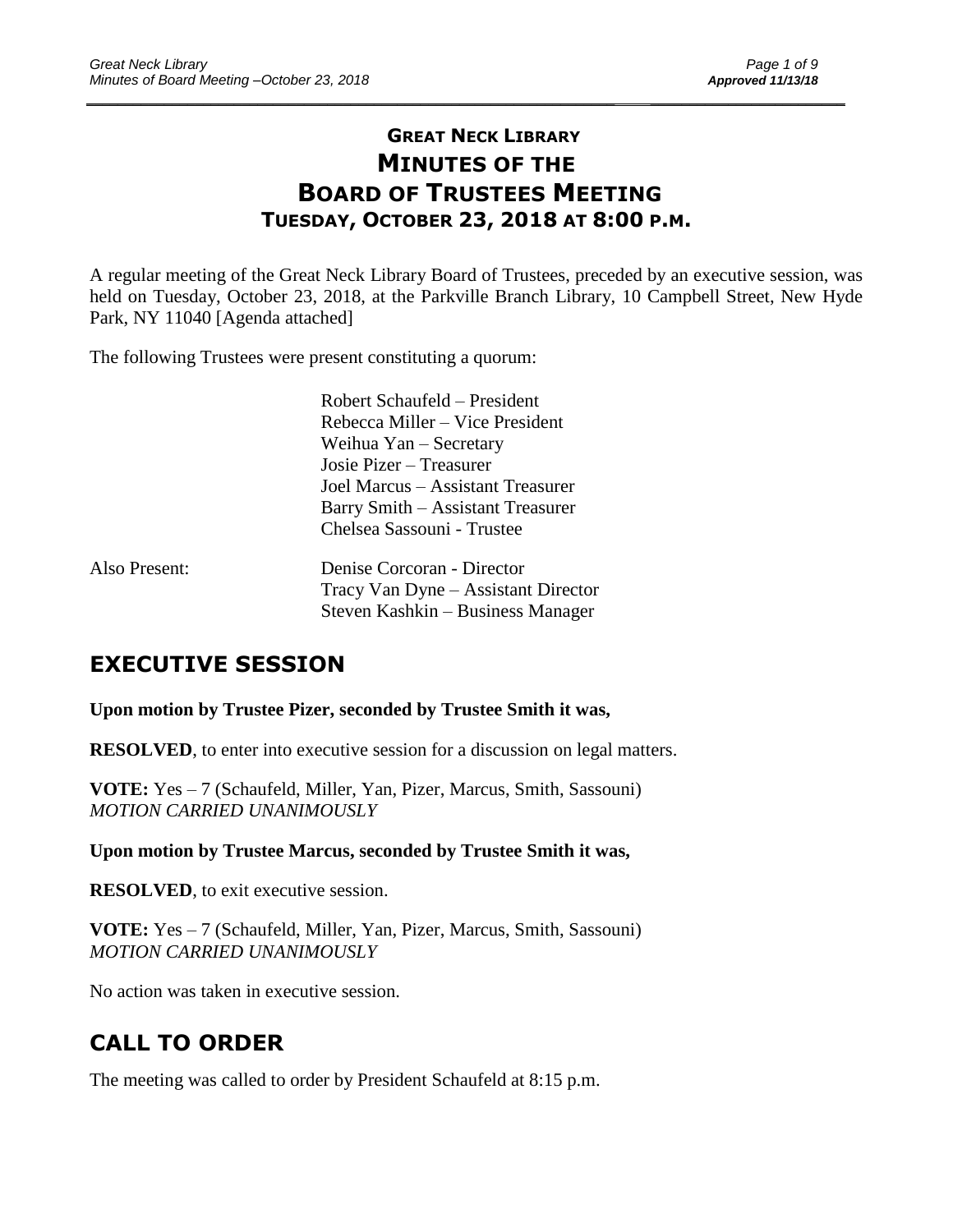## **Board of Trustees Statement**

President Schaufeld read the following aloud:

"On behalf of myself, individually and as President of the Great Neck Library Board of Trustees, and on behalf of the Board of Trustees of the Great Neck Library, we denounce the reprehensible conduct that has occurred in connection with the upcoming Library Election. The Library is the cultural center of the community and is open to all. We are aware of and condemn such behavior which abridges our civil liberties."

# **MINUTES**

## **Regular Board Meeting**

**Upon motion by Trustee Yan, seconded by Trustee Sassouni and after discussion, it was,**

**MOVED,** that the Great Neck Library Board of Trustees approve the Minutes of the September 12, 2018 Regular Board meeting as presented.

**VOTE:** Yes – 6 (Schaufeld, Yan, Pizer, Marcus, Smith, Sassouni) Abstained – 1 (Miller) *MOTION CARRIED* 

#### **Special Board Meetings**

**Upon motion by Trustee Yan, seconded by Trustee Sassouni and after discussion, it was,**

**MOVED,** that the Great Neck Library Board of Trustees approve the Minutes of the October 2, 2018 Special Board meeting as presented.

**VOTE:** Yes – 7 (Schaufeld, Miller, Yan, Pizer, Marcus, Smith, Sassouni) *MOTION CARRIED UNANIMOUSLY*

# **TREASURER'S REPORT**

**Upon motion by Trustee Pizer, seconded by Trustee Marcus and after discussion, it was,**

**RESOLVED,** that the Great Neck Library Board of Trustees accept the following financial reports which have been reviewed by the Finance Committee**:** 

- a. October 23, 2018, Treasurer's Report;
- b. Warrant dated October 8, 2018 through October 14, 2018 which has been reviewed by the Treasurer, the sums set against their respective names, amounting in the aggregate to \$247,882.91.
- c. Payroll Warrants for pay dates September 13 and September 27, 2018, which have been reviewed by the Treasurer, (in the amounts of \$142,838.15 and \$150,904.84, respectively,) for a total of \$293,742.99.

**VOTE:** Yes – 7 (Schaufeld, Miller, Yan, Pizer, Marcus, Smith, Sassouni) *MOTION CARRIED UNANIMOUSLY*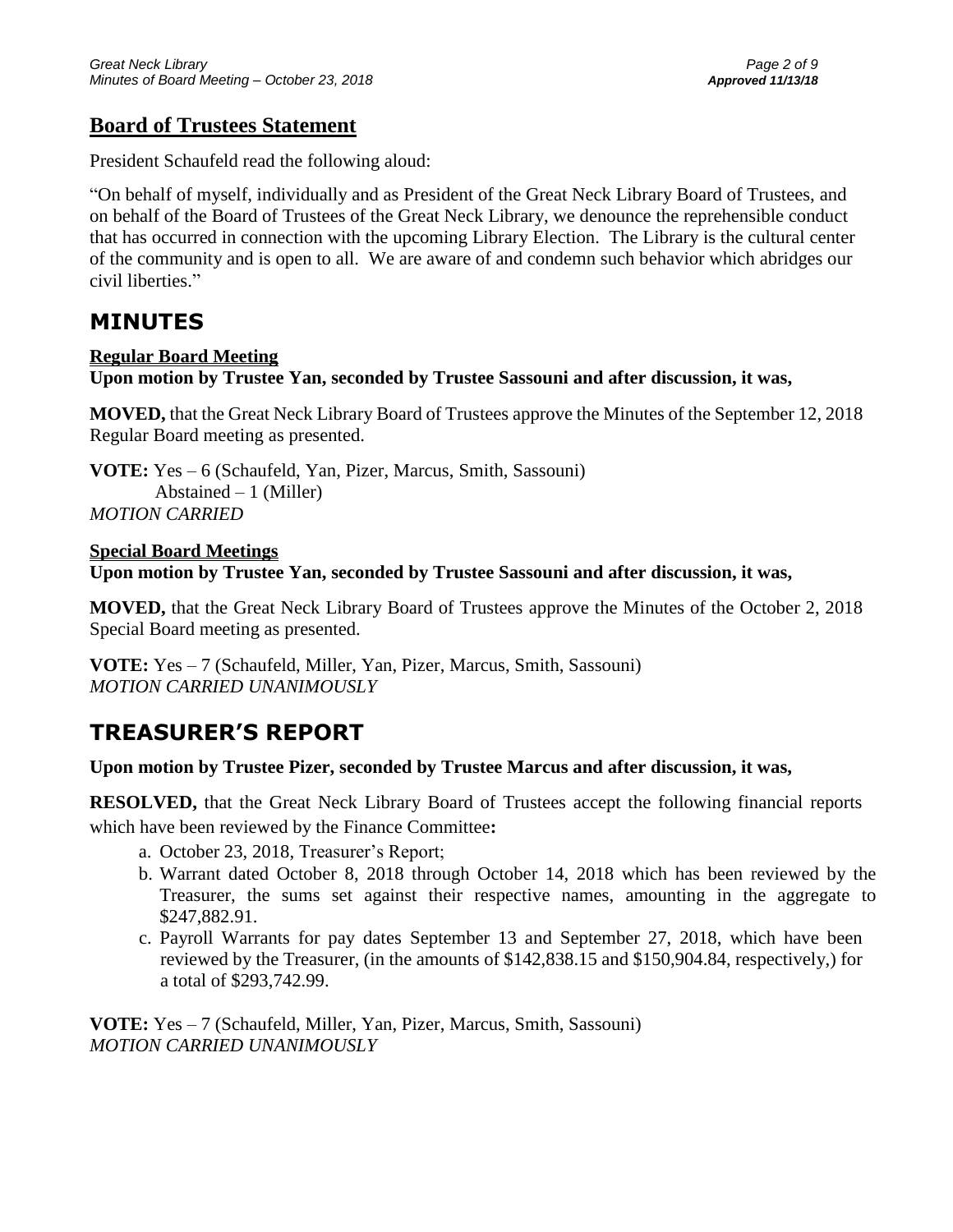# **PAYROLL CHANGES**

#### **Upon motion by Trustee Pizer, seconded by Trustee Marcus and after discussion, it was,**

**RESOLVED,** that the Great Neck Library Board of Trustees accept the Payroll Change report of September 1 through September 30, 2018 as presented, which has been reviewed by the Finance Committee.

**VOTE:** Yes – 7 (Schaufeld, Miller, Yan, Pizer, Marcus, Smith, Sassouni) *MOTION CARRIED UNANIMOUSLY*

# **REPORTS**

### **Branch Committee**

Trustee Schaufeld reported that the committee will be meeting on November  $5<sup>th</sup>$ .

### **Main Building Committee**

Trustee Miller reported that the committee met on September 24<sup>th</sup> and the topics of discussion were the landscaping project, parking lot, and the STEM lab.

### **Policy and By Laws Committee**

Trustee Marcus reported that the committee met on September  $17<sup>th</sup>$  and discussed the 3D printer policy. He added that the committee is next scheduled to meet on November 8<sup>th</sup>.

#### **Fundraising Committee**

Trustee Yan reported that the committee will be meeting in November.

### **Long Range Planning Committee**

Trustee Marcus reported that the committee met on October 18<sup>th</sup> and drafted a mission statement and goals, which will be presented to the Policy and Bylaws Committee. He added that both the Long-Range Planning Committee and Policy Committee will be meeting in November.

### **Technology Committee**

Trustee Yan reported that the committee will be meeting in November.

### **Grants**

Director Corcoran noted the 50k grant which was awarded by the County for the creation of a STEM lab in the library.

Ms. Corcoran also reminded the board of the Nassau County Hotel/Motel Tax Grant award which will be used to purchase audio visual equipment for the Levels Teen Center.

### **Director's Report**

Director Denise Corcoran reported that the administration staff has been busy preparing for the upcoming election which included attending a training conducted by the Board of Elections on proper election procedures. Ms. Corcoran shared that Levels has started the process of converting VHS tapes to digital format with the help of teen volunteers. She added that the Children's Department is having its 1,000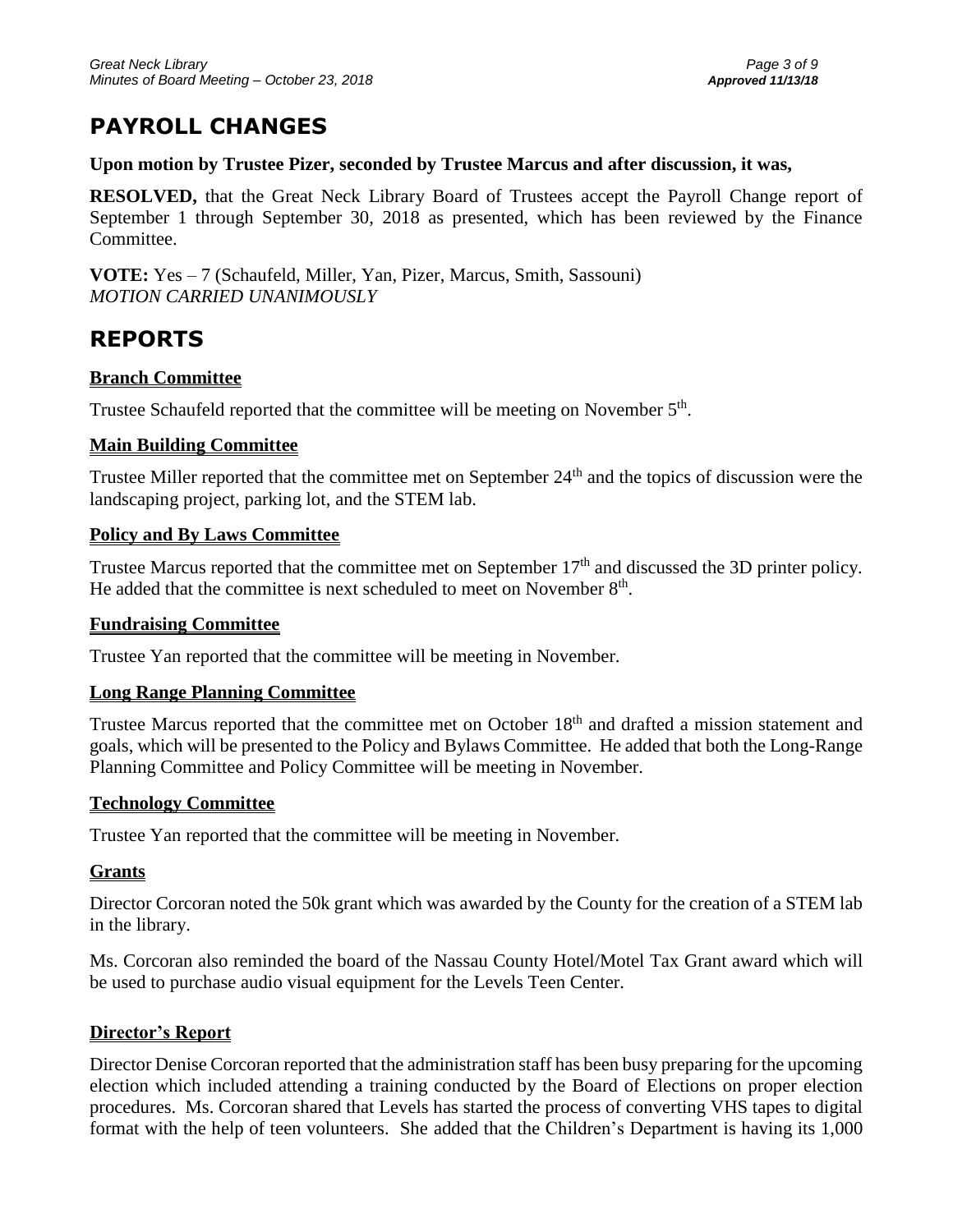books before Kindergarten program to encourage parents to read with their children as they prepare for school.

Text of Denise Corcoran's, Director, written report dated October 2018 is below:

#### **ADMINISTRATION & TRAINING**

- Administrative staff has been preparing for the Board of Trustee and Nominating Committee elections.
- With the support of Legislator Birnbaum, Great Neck Library will be receiving a \$50,000 grant to open a STEM lab at Main.
- We have started to formulate a 3D Printer Policy in preparation of our upcoming STEM lab.
- November  $1<sup>st</sup>$  will mark the start of our virtual museum passes. Many passes will be available to print on demand which will allow more patrons to use them.
- As of September 16<sup>th,</sup> the Main Library and Parkville Branch Library resumed Sunday hours.
- Docuware migration is still in progress.
- We continue to interview candidates to fill current vacancies.
- We are currently testing a new software for the Krayon Kiosk I-pads which will enable staff to collect statistics as well as enable permissions and monitor use.
- The book sale planned on Thursday, September  $13<sup>th</sup>$  and Friday, September  $14<sup>th</sup>$  went well.
- I continue to meet monthly with the Dept. Head's president and the Staff Association president to ensure open lines of communication and good working collaboration.
- I have met and or had phone conversations with our patrons to resolve issues and hear suggestions for better service.

#### Staff Longevity Milestones

I would like to recognize and congratulate our staff for reaching the following longevity milestones:

- Nick Camastro 35 years in October
- Garry Horodyski-15 years in October

#### Staff Trainings and Workshops

| <b>Board of Elections Training</b>                                           | October $18th$             | Denise Corcoran, Tracy<br>Van Dyne,<br>Steven Kashkin,<br>Adam Hinz,<br>Holly Coscetta,<br>Gina Chase | Administration                  |
|------------------------------------------------------------------------------|----------------------------|-------------------------------------------------------------------------------------------------------|---------------------------------|
| LILRC Annual Archives Conference                                             | October $12th$             | Christy Orquera                                                                                       | Reference                       |
| NCLA Meeting Committee – "Verbal Judo"<br>with Don Longo                     | September 24 <sup>th</sup> | Alana Mutum<br>Courtney Greenblatt                                                                    | <b>Branch Head</b><br>Reference |
| Maker Fair – Hall of Science, 3D Printing and<br>other Emerging Technologies | September $22nd$           | Adam Hinz<br>Jamie Lagasse                                                                            | <b>Youth Services</b>           |
| $LILRC - "It's All Relative Genealogy"$                                      | September 18 <sup>th</sup> | Christy Orquera                                                                                       | Reference                       |
| NCLA Pop Culture Committee                                                   | September $13th$           | Cindy Simeti                                                                                          | Programming $&$<br>Publicity    |
| <b>Entering Periodicals for Circulation</b>                                  | September $13th$           | Jamie Eckartz<br>Yasumi Shizuka                                                                       | Reference                       |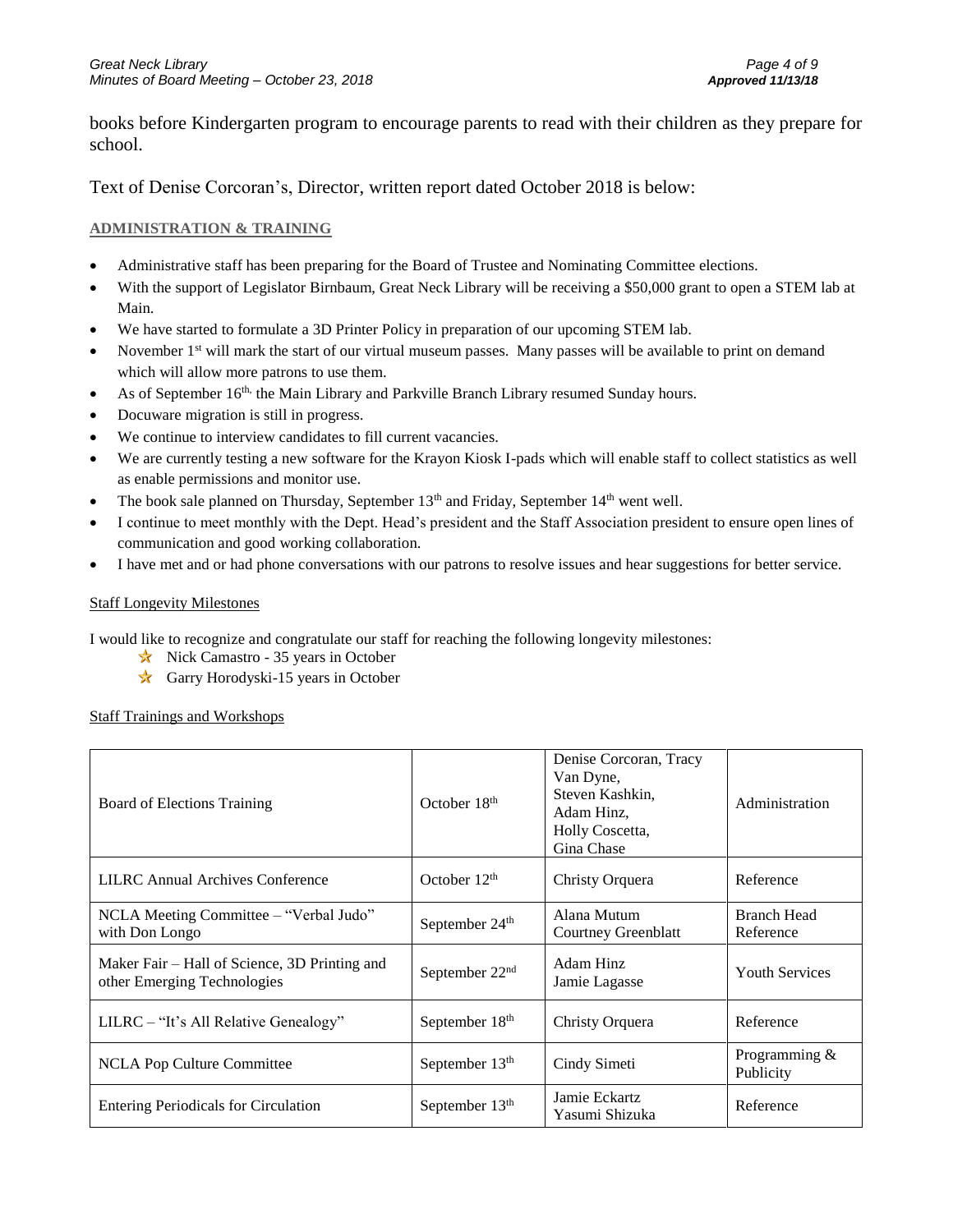#### **COMMUNITY & OUTREACH**

- On Thursday, September  $20<sup>th</sup>$ , I visited the Syosset Public Library.
- On Wednesday, September 26<sup>th</sup>, I attended the MLD meeting at NLS. I was able to learn valuable information about new programs for Nassau libraries. The Nassau County Police Department presented information about the RAVE app.
- On Friday, September  $28^{th}$ , I attended the  $33^{rd}$  Annual Breakfast with your New York State Legislators event hosted by the Long Island Library Resources Council and the Nassau County Library Association.

#### **MAIN LIBRARY**

- We continue to work to resolve HVAC-punch list items.
- Staff work areas have been re-designated for better work flow.
- Worked with architects and planners to gather information needed for landscaping projects.

#### **BRANCHES**

- On September  $4<sup>th</sup>$ , the Branch heads rotated locations.
- Magazines are being processed at the branches to expedite availability to patrons.
- We are continuing our work with our space planner for the Parkville and Station renovations.

#### **Assistant Director's Report**

Assistant Director Tracy Van Dyne announced that on November 1<sup>st</sup>, the library will begin offering virtual museum passes. This will allow more patrons the opportunity to use the passes instead of having to wait for paper passes to be returned. She added that intake forms have been completed for "Shelf Ready" items through Baker & Taylor and Ingram. Having these items will assist Technical Services staff greatly and benefit patrons due to the quicker turnaround time.

Text of Tracy Van Dyne's, Assistant Director, written report dated October 2018 is below:

#### **Main:**

- Beginning November 1st, the library will begin offering virtual/Print on Demand museum passes. The following passes will be offered for Print on Demand: American Airpower Museum; Children's Museum of the Arts; Cold Spring Harbor Fire House; Cold Spring Harbor Fish Hatchery; Frick Collection; Garvies Point; Holocaust Memorial; Intrepid Sea, Air & Space; Jewish Museum; Museum of Modern Art; Nassau County Firefighters; Nassau County Museum of Art, NY City Transit Museum (beginning February 2019); Old Bethpage Village; Old Westbury Gardens; Paley Center for Media; Vanderbilt Museum. Plymouth Rocket who owns our museum pass reservation system is always trying to work on getting all of the museums to join this virtual system so we will hopefully be adding more as they join. This system will allow more patrons the opportunity to use our passes instead of having to wait for a Pick Up/Return pass to come back.
- The information for the Virtual/Print on Demand museum passes is being updated on the website, Event keeper, all bookmarks and brochures. Staff is being trained in all departments and branches.
- Our first book sale since returning back to Main was held on Thursday, September 13 and Friday, September 14. This sale was for Travel Books with encyclopedia and stamp book sets available for Silent Auction from September 7-14. We are looking into holding another book sale in the near future with more of the collection represented.
- I have been having bimonthly staff meetings with the Maintenance staff to keep up on what is going on in the building and what large programs/events may be coming up that will need coverage.
- The library has opened for Sundays beginning September 16.
- Along with Denise and Adam, I have begun a rough 3D Printer Policy that will be taken to the Policy Committee to bring before the Board. This is only the beginning of our future STEM lab equipment policies.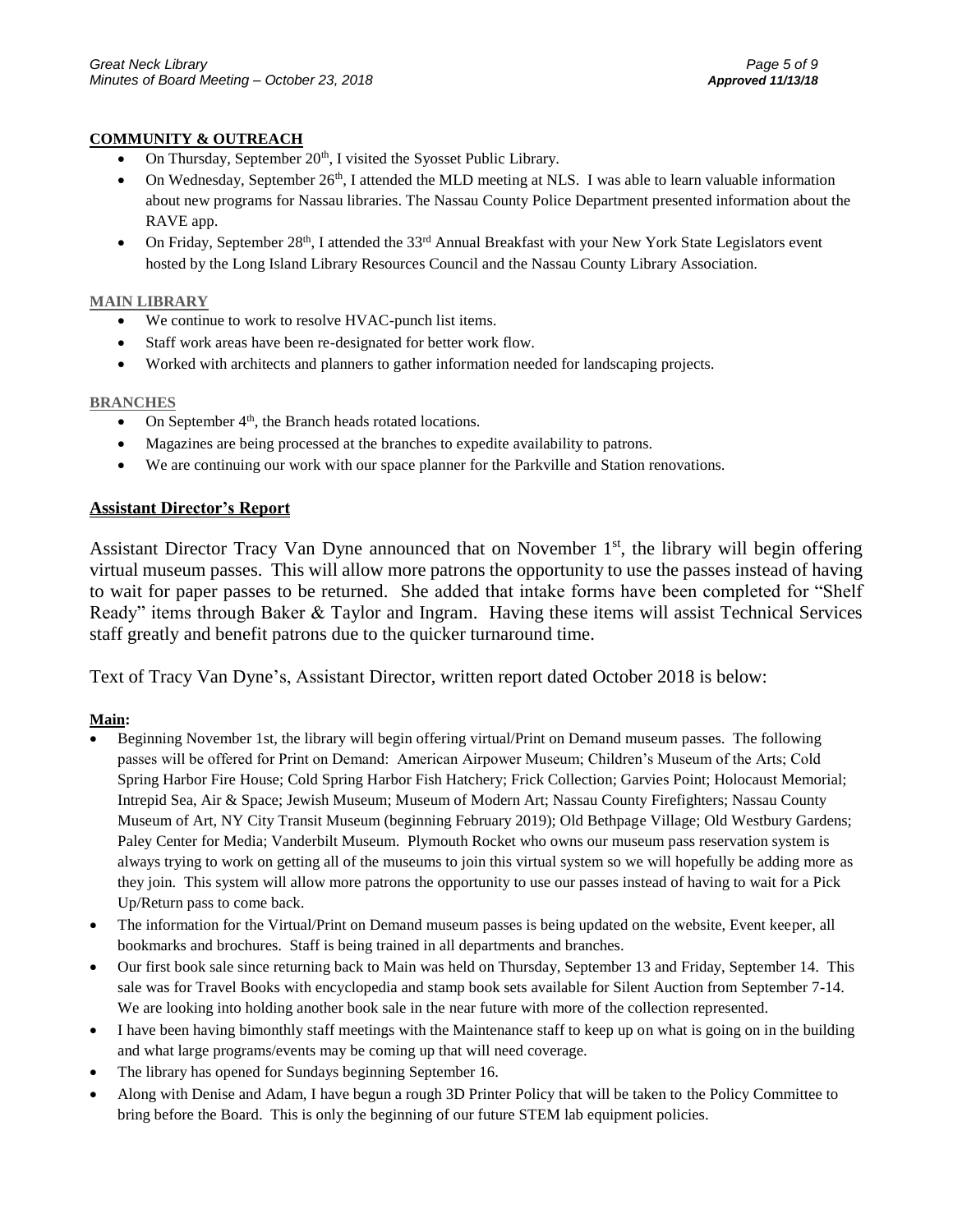#### **Technical Services:**

- I have been holding monthly staff meetings with the Technical Services staff. We discuss any issues, concerns, updates and changes that are being made to assist in the department running more smoothly.
- I submit all orders from each department and upload the order records.
- I am continuing to go through each deletion request. I have requested that many of the items be reordered if they are considered to be in unacceptable shape but are frequently used by the community. Items considered for deletion are those that are beyond repair, have unidentifiable markings or stains or are obsolete in their information.
- We have completed intake forms to begin receiving "Shelf Ready" items two of our largest book vendors, Baker & Taylor and Ingram. We are now waiting to hear back with any specifics and different quotes from these vendors. This will assist the Technical Services staff greatly with the heavy load of items that are now coming in as well as filling our patron's requests in a timely manner.
- The TS Department, Branch Heads and Department Heads met to go over updated processing, both catalog and physical, for our collection. I am working with the departments to streamline
- Two of our clerks who work for the Reference department have been trained in how to process magazines for the Main building. They will remove outdated magazines as per library policy and make sure that new ones are added as well as labeled and tagged. This allows for the magazines to be updated and put on the floor in a timely manner.

#### **Branches:**

- I continue to hold weekly Branch visits as well as monthly Branch Head meetings. Currently the main topic on everyone's mind is of course the upcoming renovations for Parkville and Station.
- The Branch Heads began their rotations on September 4, 2018. The Branch Heads can be located as follows:
	- o Justin Crossfox Parkville
	- o Alana Mutum Lakeville
	- o Irene Winkler Station
- The Branch Heads have been trained to process their own magazines allowing for timeliness. It will no longer be necessary to send them to Main to be added in to the system and tagged.
- I am beginning to meet with the Branch Heads, Young Adult, Adult and Children's departments to begin working on programs for the Winter newsletter.
- Branch Heads continue to schedule monthly staff meetings with their branch staff as to keep everyone updated.
- We continue to work with MDA Designgroup, our space planner for the Parkville and Station branches. MDA is currently working on updated construction documents to be able to move on to the next phase of our renovations.
- Quotes for new furniture for the Lakeville branch are under discussion. We are looking to replace the tables, chairs, computer chairs, Circulation desk chairs and to add some additional storage seating in the Children's area as well as repaint the walls.
- The elevator at the Station branch has been out of order for going on its second week. We have been in daily contact with the landlord regarding this. Pieces need to be fabricated before the elevator can be put back online. We understand the hardship this is causing for our patrons. The Station staff has been wonderful in assisting patrons up the stairs, carrying strollers, bringing items down to patrons who cannot make it up the stairs.

# **OLD BUSINESS**

# **(a) Policy Manual Change – 3 rd Read & Vote**

### **Upon motion by Trustee Marcus, seconded by Trustee Yan and after discussion, it was,**

RESOLVED, that the Board of Trustees of the Great Neck Library accept the changes to Section 1200 (Gifts) and that it be incorporated in the Board Policy Manual accordingly. [copy attached]

**VOTE:** Yes – 7 (Schaufeld, Miller, Yan, Pizer, Marcus, Smith, Sassouni) *MOTION CARRIED UNANIMOUSLY*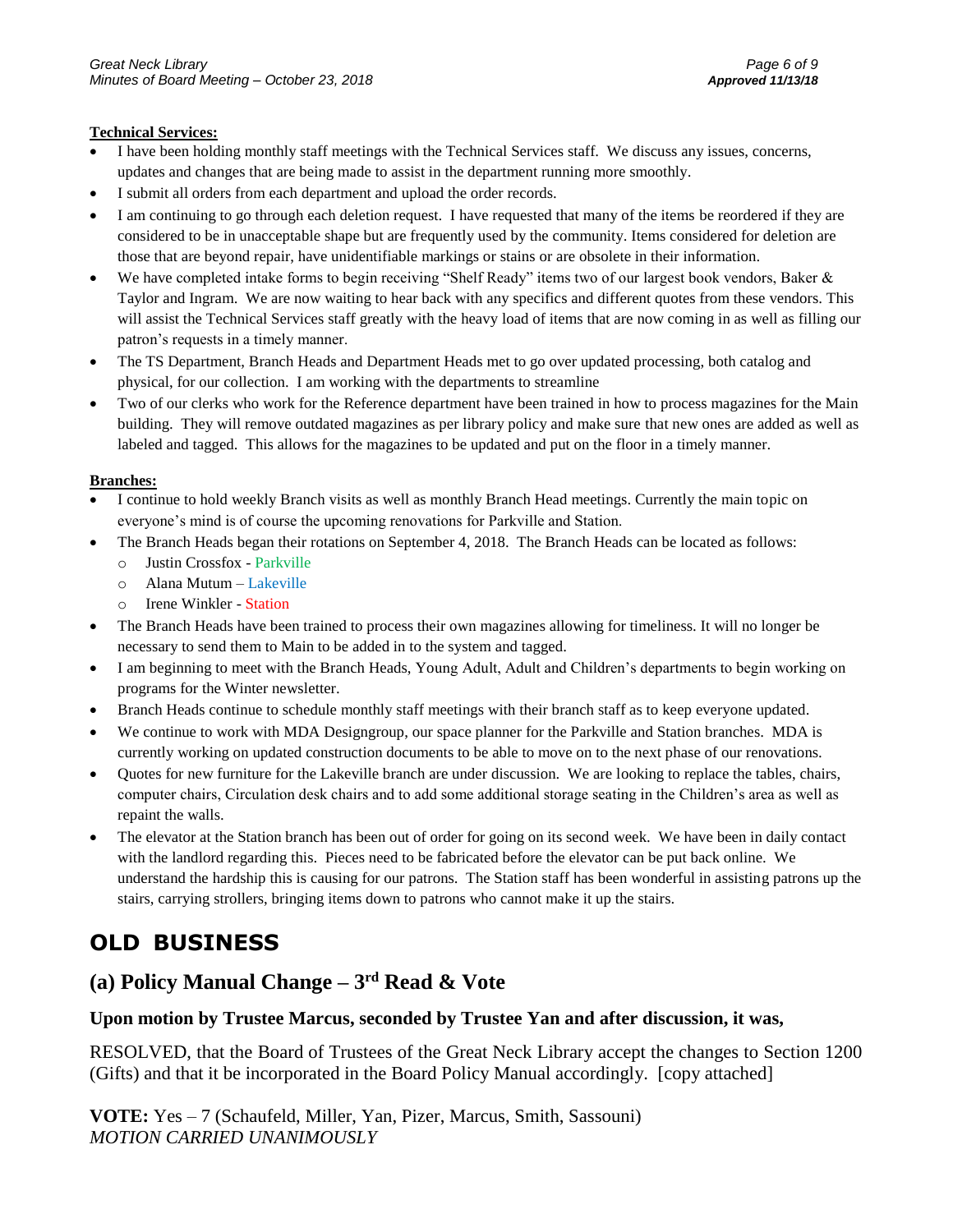# **NEW BUSINESS**

## **(a) Snow Removal Contract**

### **Upon motion by Trustee Miller, seconded by Trustee Marcus and after discussion, it was,**

RESOLVED, that the Great Neck Library Board of Trustees authorize the renewal of the snow removal contract for the season November 1, 2018 through April 30, 2019 with EPG Construction Corp at a base price of \$9,998, plus \$220 per sanding of accumulations under two (2) inches, and snowplow charges for accumulation over eight (8) inches, to be charged to the Snow Removal budget line.

**VOTE:** Yes – 7 (Schaufeld, Miller, Yan, Pizer, Marcus, Smith, Sassouni) *MOTION CARRIED UNANIMOUSLY*

## **(b) Approval of RFID Annual Service Agreement**

### **Upon motion by Trustee Yan, seconded by Trustee Miller and after discussion, it was,**

RESOLVED, that the Great Neck Library Board of Trustees approve the annual support and maintenance contract with Bibliotheca for the RFID machines at all locations. The agreement is for one (1) year at a cost of \$9,934.61. Costs for the first year are to be charged to the Automated Library Fund with subsequent year costs to be charged to the Service Contracts line in the General Fund.

**VOTE:** Yes – 7 (Schaufeld, Miller, Yan, Marcus, Smith, Sassouni) *MOTION CARRIED UNANIMOUSLY*

# **(c) Approve Location of STEM Lab in the Reference Area of the Main**

### **Upon motion by Trustee Sassouni, seconded by Trustee Miller and after discussion, it was,**

RESOLVED, that the Great Neck Library Board of Trustees approve the location of a STEM Lab in the Reference Area of the Main Library.

**VOTE:** Yes – 7 (Schaufeld, Miller, Yan, Pizer, Marcus, Smith, Sassouni) *MOTION CARRIED UNANIMOUSLY*

## **(d) Appointment of Emerging Technologies Librarian**

### **Upon motion by Trustee Smith, seconded by Trustee Marcus and after discussion, it was,**

RESOLVED, that the Great Neck Library Board of Trustees approve the appointment of Christopher Van Wickler to the position of Full-Time Emerging Technologies Librarian with a six-month probationary period, effective November 13, 2018, at an annual salary of \$53,260.00

**VOTE:** Yes – 7 (Schaufeld, Miller, Yan, Pizer, Marcus, Smith, Sassouni) *MOTION CARRIED UNANIMOUSLY*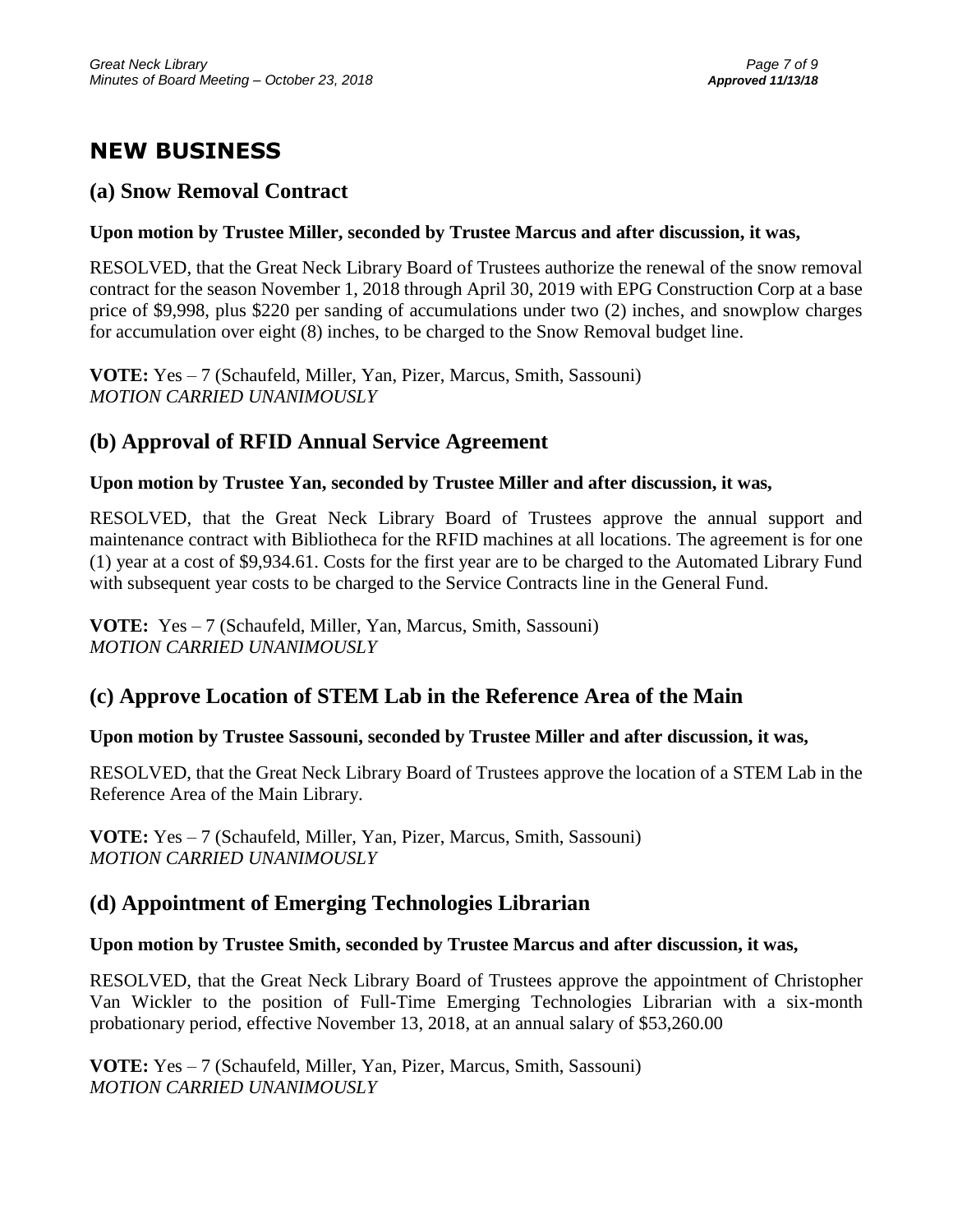## **(e) Appointment of Head of Reference**

#### **Upon motion by Trustee Miller, seconded by Trustee Pizer and after discussion, it was,**

RESOLVED, that the Great Neck Library Board of Trustees approve the appointment of Margery Chodosch to the position of Full-Time Head of Reference with a six-month probationary period, effective October 24, 2018, at an annual salary of \$91,000.00

**VOTE:** Yes – 7 (Schaufeld, Miller, Yan, Pizer, Marcus, Smith, Sassouni) *MOTION CARRIED UNANIMOUSLY*

*Public Comment: M. DiCamillo*

### **(f) Return of Art Books**

#### **Upon motion by Trustee Sassouni, seconded by Trustee Yan and after discussion, it was,**

RESOLVED, that the Great Neck Library Board of Trustees accept the return of Art Books.

**VOTE:** Yes – 7 (Schaufeld, Miller, Yan, Pizer, Marcus, Smith, Sassouni) *MOTION CARRIED UNANIMOUSLY*

### **(g) Approve Copier Lease for the Main Library - Administration Area**

#### **Upon motion by Trustee Smith, seconded by Trustee Marcus and after discussion, it was,**

RESOLVED, that the Great Neck Library Board of Trustees authorize the Business Manager to enter into an agreement with Konica Minolta for a 60-month lease of one (1) new Konica Minolta Bizhub C759 at a monthly lease cost of \$708.58 which includes the lease payment and all supplies and maintenance This copier will replace the machine which is located at the Main building in the Administration area. The lease costs are to be charged to the Office Equipment Rent and Repair line of the operating budget.

**VOTE:** Yes – 7 (Schaufeld, Miller, Yan, Pizer, Marcus, Smith, Sassouni) *MOTION CARRIED UNANIMOUSLY*

### **(h) Approve Revised Posting for Head of Circulation**

#### **Upon motion by Trustee Yan, seconded by Trustee Pizer and after discussion, it was,**

RESOLVED, that the Great Neck Library Board of Trustees accept the revised Posting for the Head of Circulation as attached.

**VOTE:** Yes – 7 (Schaufeld, Miller, Yan, Pizer, Marcus, Smith, Sassouni) *MOTION CARRIED UNANIMOUSLY*

#### **(i) Policy Manual Changes**

- a. Revise Section 700-40/Loan Periods & Limitations First Read
- b. Revise Section 500-60/Access to Records First Read
- c. Revise Section 200-50/Committees Meetings of the Board First Read